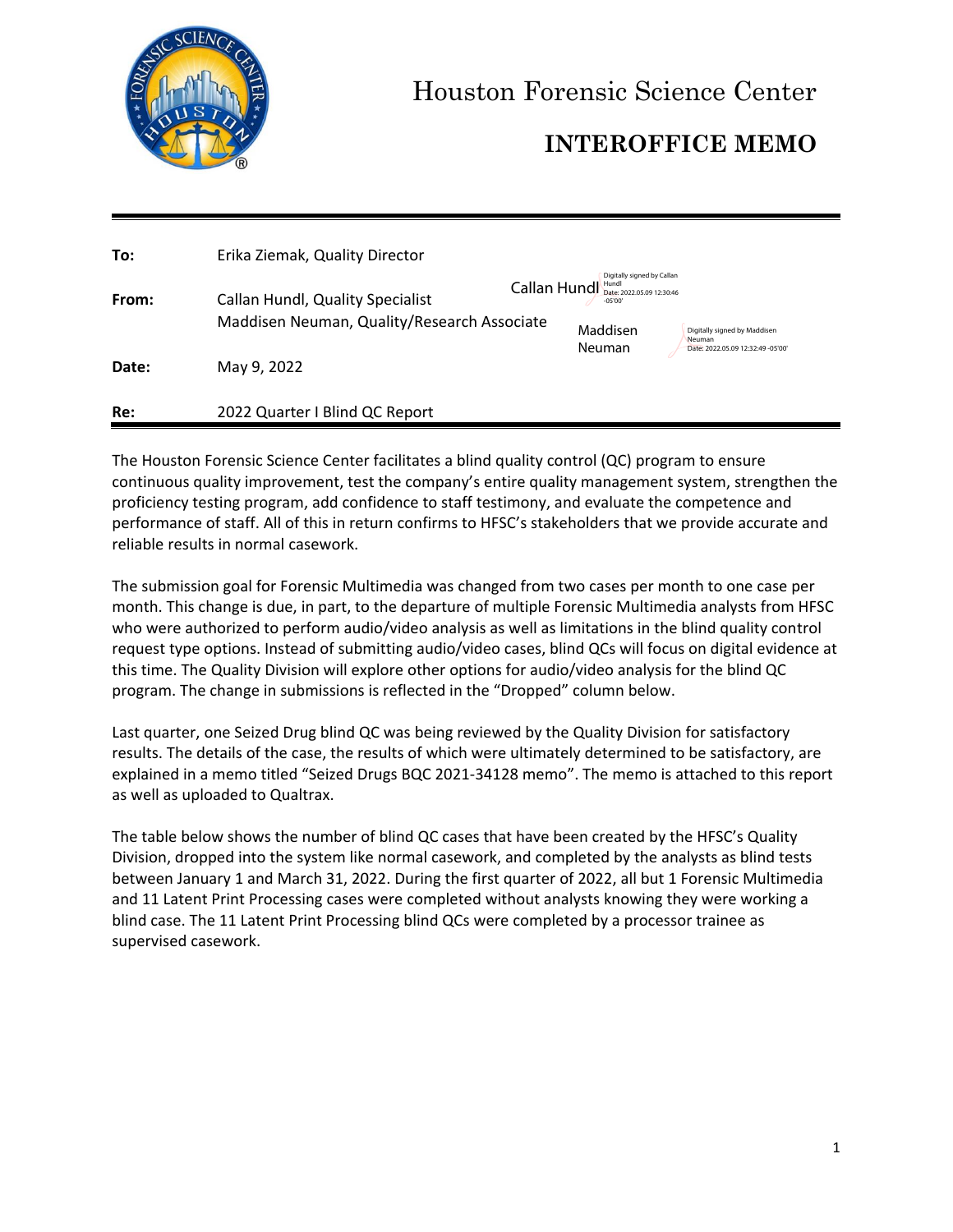| <b>Section</b>                                                        | <b>Dropped</b> | <b>Completed</b> | <b>Satisfactory</b> | <b>No. Completed</b><br><b>Blind</b> |
|-----------------------------------------------------------------------|----------------|------------------|---------------------|--------------------------------------|
| <b>Toxicology</b><br>(BAC/Drugs)                                      | 48             | 49/9             | 49/9                | 49/9                                 |
| <b>Seized Drugs</b>                                                   | 30             | 24               | 24                  | 24                                   |
| <b>Biology</b><br>(screening/DNA)                                     | 12             | 11/8             | 11/8                | 11/8                                 |
| <b>Firearms</b>                                                       | 3              | $\mathbf{1}$     | 1                   | $\mathbf{1}$                         |
| <b>Firearms Blind</b><br><b>Verification</b>                          | 3              | $\overline{4}$   | $\overline{4}$      | n/a                                  |
| <b>Latent Print</b><br><b>Processing</b>                              | 3              | 13               | 13                  | $\overline{2}$                       |
| <b>Latent Print</b><br><b>Comparison</b>                              | $\mathbf 0$    | 9                | 9                   | 9                                    |
| <b>Latent Print</b><br><b>Comparison Blind</b><br><b>Verification</b> | $\Omega$       | 0                | n/a                 | n/a                                  |
| <b>Digital Forensics</b>                                              | 3              | $\Omega$         | n/a                 | n/a                                  |
| <b>Forensic Multimedia</b>                                            |                | 2                | 2                   | 1                                    |

The tables below depict the names or initials of staff members who have participated in blind QCs in this quarter and may include the reagents and software used in the cases.

| <b>IUAILUIUKY</b>                     |                       |                              |
|---------------------------------------|-----------------------|------------------------------|
| <b>Alcohol Batches with Blind QCs</b> | <b>Headspace Used</b> | <b>Hamilton Pipette Used</b> |
| ALC_20211221_KMY                      | $\mathcal{P}$         | 1742                         |
| ALC 20211222 JR                       | $\overline{2}$        | 1742                         |
| ALC 20220106 HM                       | 2                     | 1742                         |
| ALC 20220106 JP                       | 3                     | 7903                         |
| ALC 20220110 MR                       | $\overline{2}$        | 1742                         |
| ALC 20220111 JR                       | 3                     | 7903                         |
| ALC 20220112 EC                       | $\overline{2}$        | 1742                         |
| ALC 20220118 MR                       | $\overline{2}$        | 1742                         |
| ALC_20220120_KMY                      | 2                     | 1742                         |
| ALC 20220124 MR                       | 3                     | 7903                         |
| ALC_20220126_JR                       | 3                     | 7903                         |
| ALC 20220127 JP                       | 2                     | 1742                         |
| ALC 20220201 ASG                      | $\overline{2}$        | 1742                         |
| ALC 20220201 VC                       | 3                     | 7903                         |
| ALC_20220202_AAJ                      | 3                     | 1742                         |
| ALC 20220202 DM                       | 2                     | 7903                         |
| ALC_20220207_EP                       | 3                     | 1742                         |
| ALC 20220208 VC                       | 3                     | 7903                         |
| ALC 20220209 JP                       | 2                     | 7903                         |

#### **Toxicology**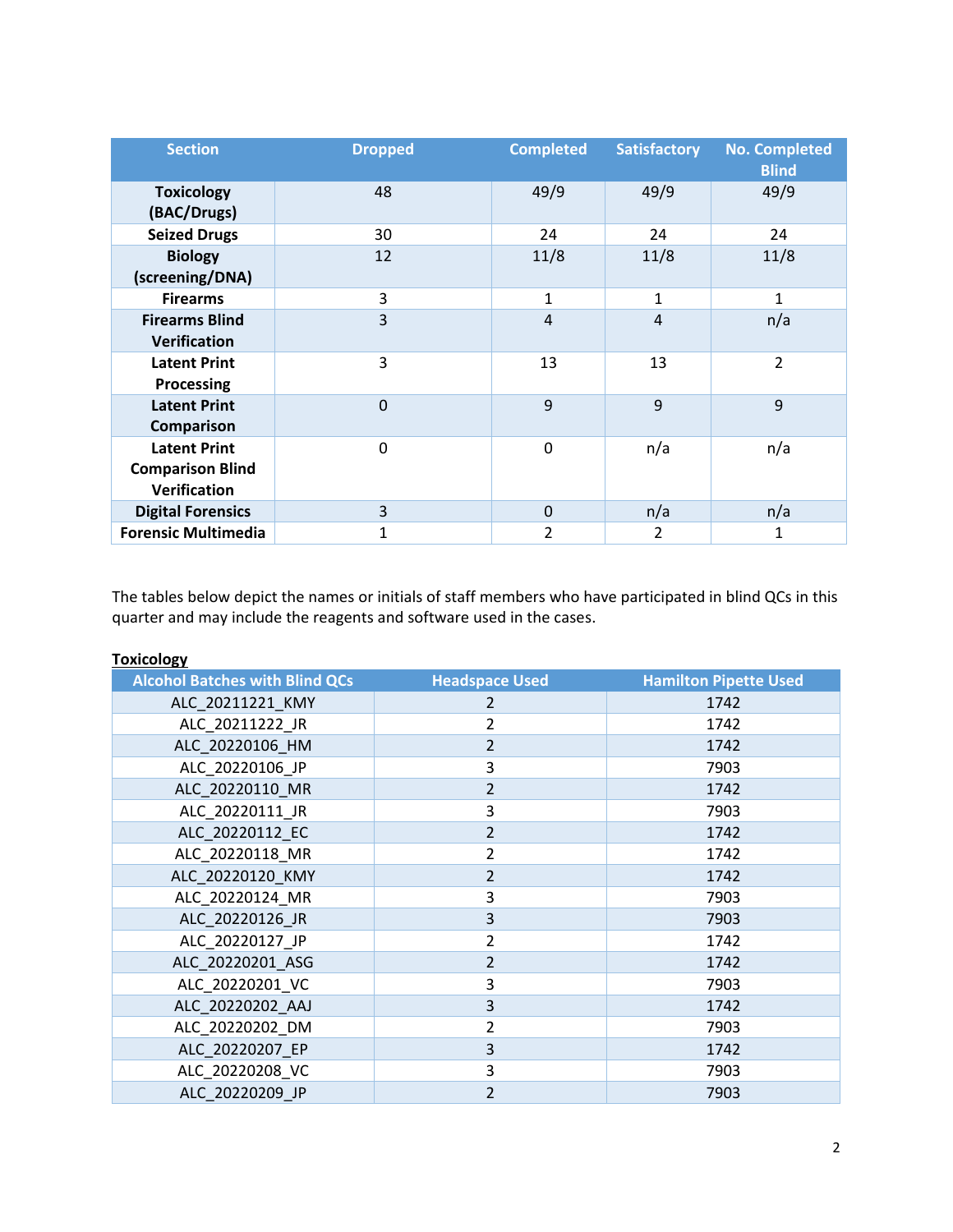| ALC 20220217 HM  | 3              | 7903 |
|------------------|----------------|------|
| ALC 20220221 EP  | 2              | 7903 |
| ALC 20220221 MR  | $\overline{2}$ | 1742 |
| ALC 20220228 KMY | 2              | 1742 |
| ALC 20220301 ASG | $\mathcal{P}$  | 1742 |
| ALC 20220303 JR  | $\overline{2}$ | 1742 |
| ALC 20220304 AAJ | $\overline{2}$ | 7903 |
| ALC 20220307 MR  | $\overline{2}$ | 7903 |
| ALC 20220309 DM  | $\overline{2}$ | 7903 |
| ALC 20220310 HM  | $\mathfrak{D}$ | 1742 |
| ALC 20220315 ASG | $\mathcal{P}$  | 7903 |
| ALC 20220315 EP  | $\mathcal{P}$  | 7903 |
| ALC 20220317 HM  | $\mathfrak{p}$ | 7903 |
| ALC_20220321_MR  | $\mathcal{P}$  | 7903 |
| ALC 20220324 HM  | $\mathfrak z$  | 1742 |

**Note:** Some alcohol analysis batches may have contained more than one blind QC sample.

## **Control Charts for Blood Alcohol Analysis**



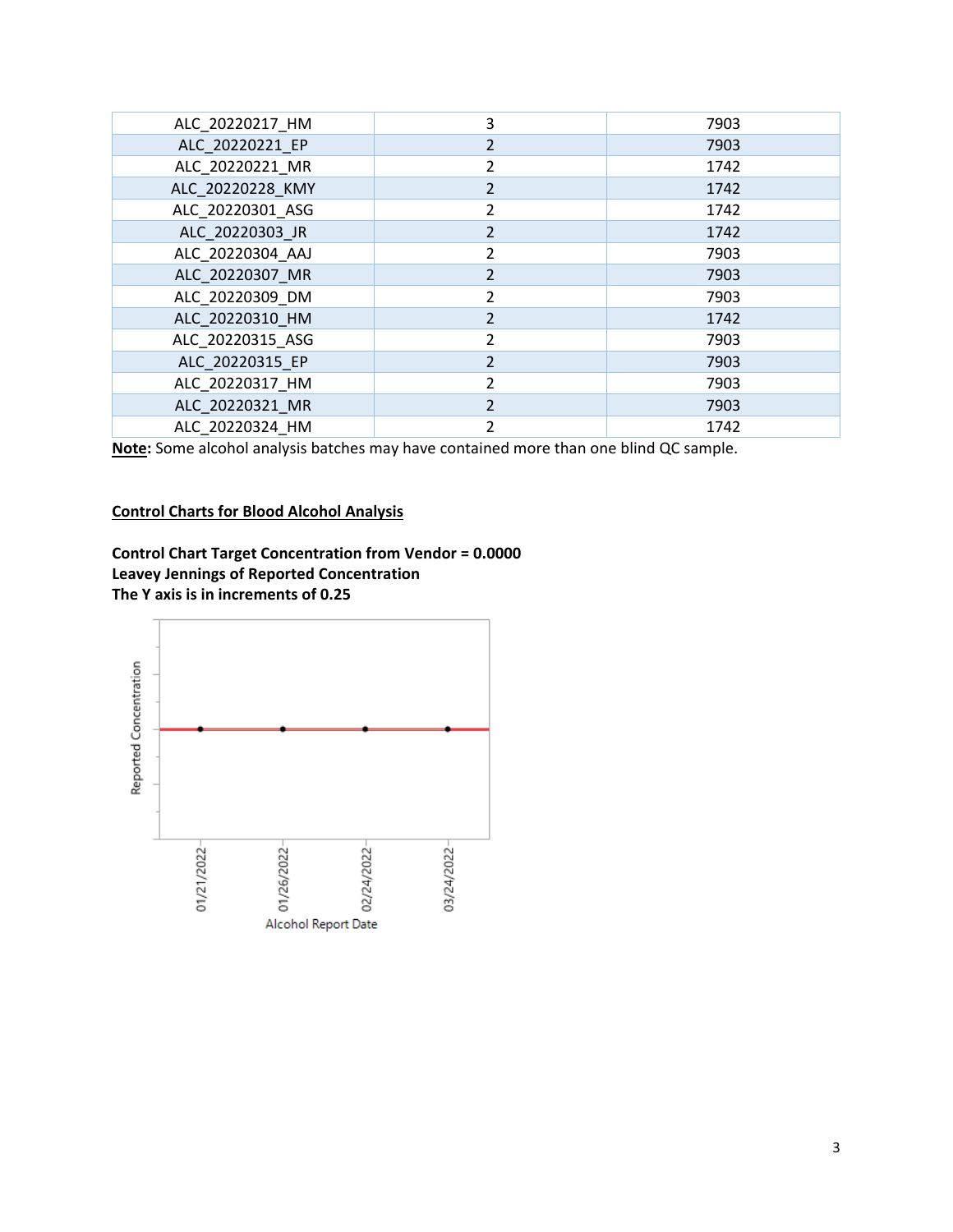**Control Chart Target Concentration from Vendor = A Leavey Jennings of Reported Concentration The Y axis is in increments of 0.0005**



**Control Chart Target Concentration from Vendor = B Leavey Jennings of Reported Concentration The Y axis is in increments of 0.001**

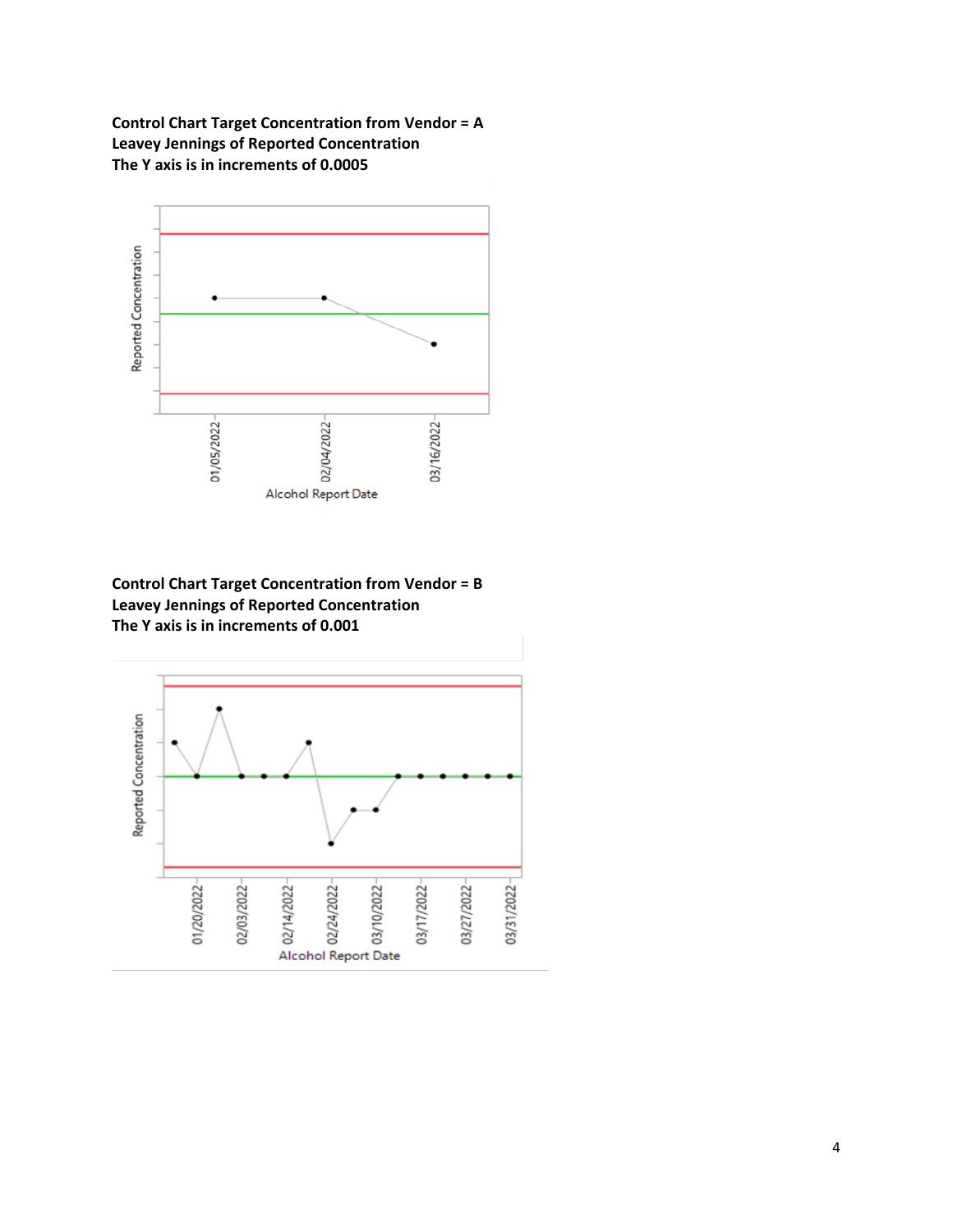**Control Chart Target Concentration from Vendor = C Leavey Jennings of Reported Concentration The Y axis is in increments of 0.002**



**Control Chart Target Concentration from Vendor = D Leavey Jennings of Reported Concentration The Y axis is in increments of 0.0025**

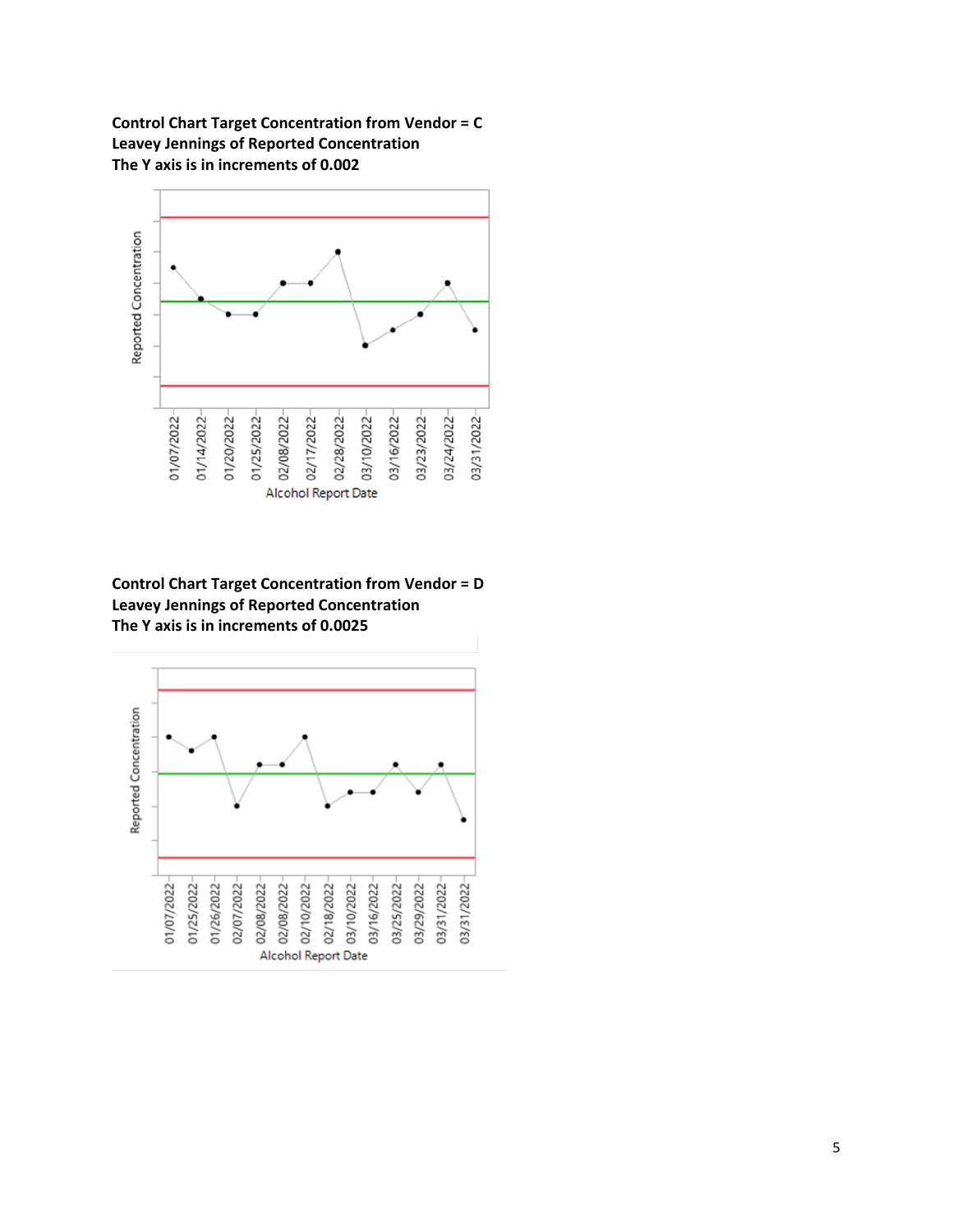| <b>ELISA Batches with Blind QCs</b> |
|-------------------------------------|
| EIA 20210903B CLR                   |
| EIA 20210921B JP                    |
| EIA 20210929B FB                    |
| EIA 20211004B KMY                   |
| EIA 20211005B EP                    |
| EIA 20211020B DM                    |
| EIA 20211105B_KMY                   |
| EIA 20211207B EP                    |
| EIA 20211209B FB                    |

#### **Drug Toxicology**

| <b>Analyst</b>   | <b>Number of Blinds Completed</b> |
|------------------|-----------------------------------|
| Ashley Johnson   |                                   |
| Dana Mike        |                                   |
| Kayla Yang       |                                   |
| Valerie Coronado |                                   |

Some toxicology blind QC samples contain controlled drugs. If the alcohol concentration is below 0.1% the case will move on to drug screening, and if positive at screening will move on to drug confirmation. Blind QCs that were screened for drugs using the immunoassay ELISA technique are included in the ELISA batches table listed above. The analysts that completed drug confirmation on a blind QC case are listed in the chart above.

#### **Control Chart for Drug Confirmation**

**Control Chart Target Concentration from Vendor = Drug A Leavey Jennings of Reported Concentration The Y axis is in increments of 0.25**

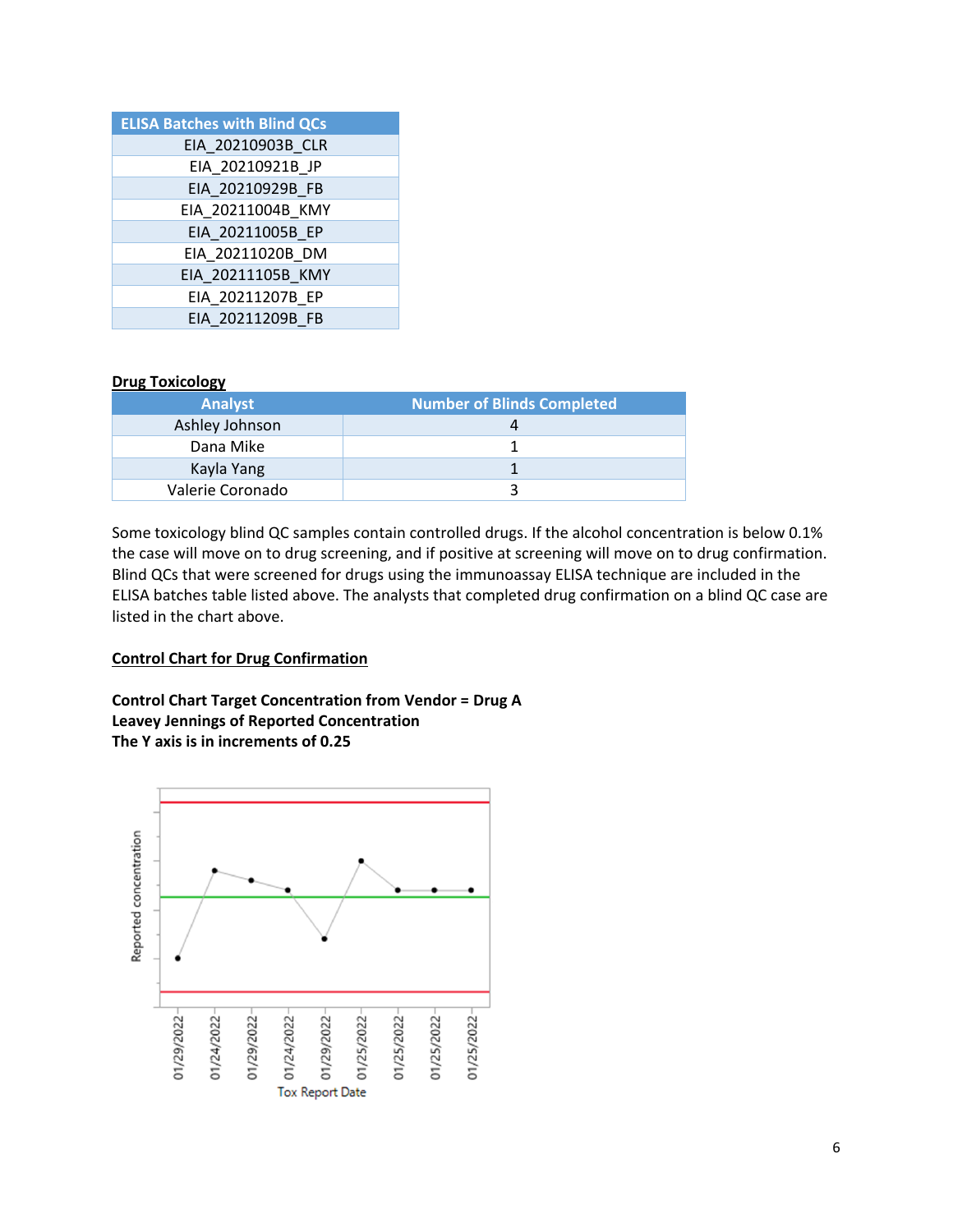#### **Seized Drugs**

| <b>Analyst</b>  | <b>Number of Blinds Completed</b> |
|-----------------|-----------------------------------|
| Alaina Anderson | 3                                 |
| Angelica Noyola | 5                                 |
| Cloressa Guidry |                                   |
| Jazmyne Burren  | 4                                 |
| Mariam Kane     | 3                                 |
| Michael Salazar | 3                                 |
| Mona Colca      |                                   |
| Patrick Tynan   |                                   |

#### **Biology – Screening**

| <b>Analyst</b>         | <b>Number of Blinds Completed</b> |  |  |
|------------------------|-----------------------------------|--|--|
| Anha Pham              |                                   |  |  |
| Caitlyn Fisher         |                                   |  |  |
| Kelly Freeman          |                                   |  |  |
| Daniela Anane-Bediakoh |                                   |  |  |
| Rochelle Austen        |                                   |  |  |
| Tania Guerra           |                                   |  |  |

#### **Biology - Technician**

| <b>Analyst</b>         | <b>Number of Blinds Completed</b> |
|------------------------|-----------------------------------|
| S. Adam Vinson         | 6                                 |
| Aja Moss               | 1                                 |
| Daniela Anane-Bediakoh | 3                                 |
| Hannah Wines           |                                   |
| <b>Marcel Weigel</b>   |                                   |
| Melissa Abreu          |                                   |
| Tania Guerra           |                                   |

**Note:** More than one technician is associated with each blind QC completed during this quarter.

#### **Biology – DNA Analyst**

| <b>Analyst</b> | <b>Number of Blinds Completed</b> |
|----------------|-----------------------------------|
| S. Adam Vinson |                                   |
| Aja Moss       |                                   |
| Keegan Breaux  |                                   |
| Sabrina Hagood |                                   |
| Zoraya Reyes   |                                   |

**Note:** DNA cases would have previously been reported as completed for screening. Also, if an HFSC staff member's DNA is used to create a blind sample, the DNA analyst is expected to discover during report writing that the DNA belongs to staff which ensures the profile is not uploaded into CODIS and proper usage of the elimination database. In these instances, the Quality Division considers the cases complete when the DNA analysts report that the sample(s) matches an elimination database sample and is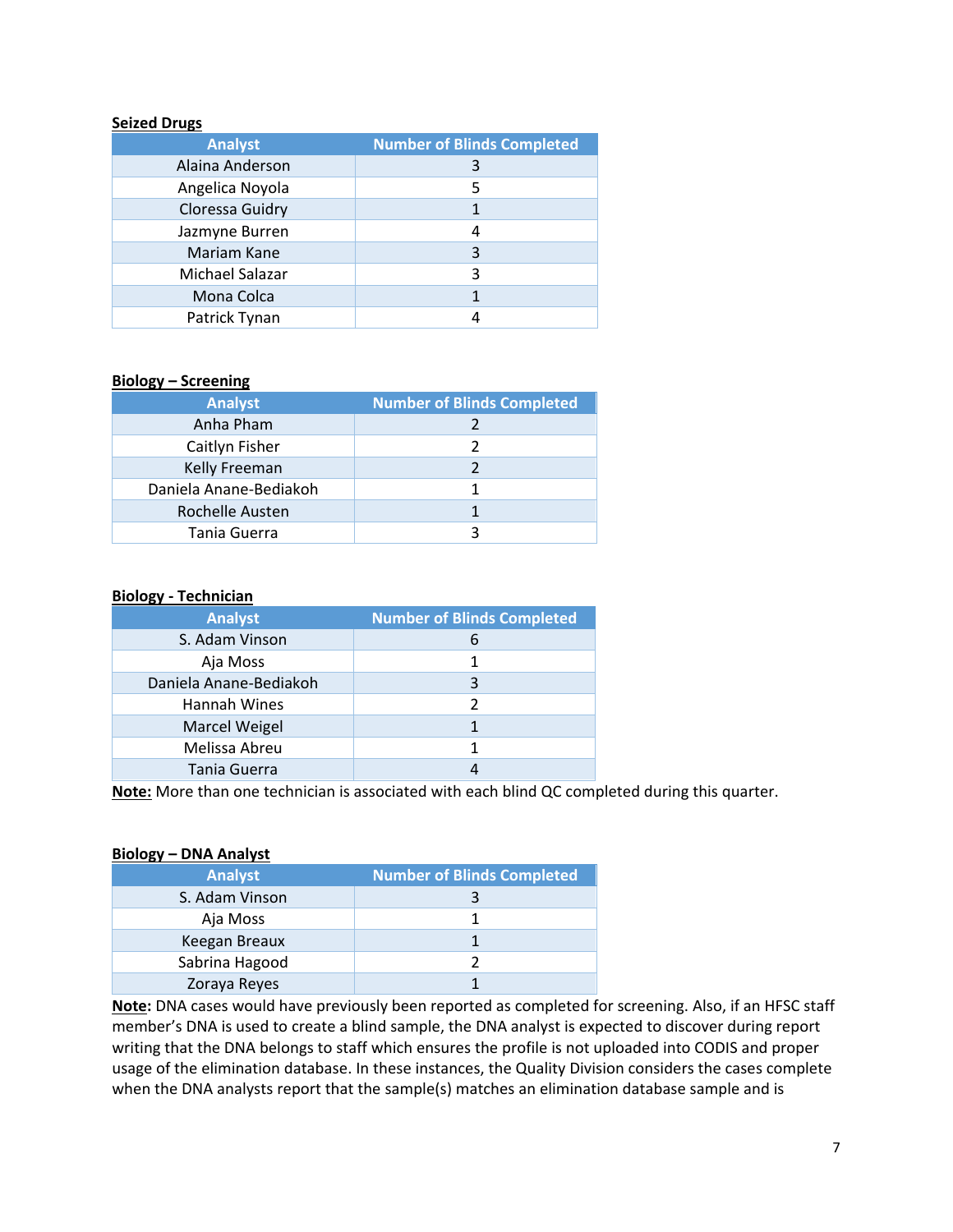confirmed to be a blind. These cases are deemed as completed blind because all work up until that point was completed without the screener, technician, and analyst knowing that it was a blind case.

| <b>Primary</b><br><b>Examiner</b> | <b>Second</b><br><b>Examiner</b> | <b>Comparison</b> | Microscopes | <b>Primary Examiner</b><br><b>Result</b> | <b>Second Examiner</b><br><b>Result</b> |
|-----------------------------------|----------------------------------|-------------------|-------------|------------------------------------------|-----------------------------------------|
|                                   |                                  |                   |             |                                          |                                         |
| Jill Dupre                        | Chandler                         | 1                 | 3, 2        | ID                                       | ID                                      |
|                                   | <b>Bassett</b>                   | $\overline{2}$    | 3, 2        | ID                                       | ID                                      |
|                                   |                                  | 3                 | 3, 2        | ID                                       | ID                                      |
|                                   |                                  | 4                 | 3, 2        | ID                                       | ID                                      |
|                                   |                                  | 5                 | 3, 2        | ID                                       | ID                                      |
|                                   |                                  | 6                 | 3, 2        | ID                                       | ID                                      |
|                                   |                                  | 7                 | 3, 2        | ID                                       | ID                                      |
|                                   |                                  | 8                 | 3, 2        | ID                                       | ID                                      |
|                                   |                                  | 9                 | 3, 2        | ID                                       | ID                                      |
|                                   |                                  | 10                | 3, 2        | ID                                       | ID                                      |
|                                   |                                  | 11                | 3, 2        | ID                                       | ID                                      |
|                                   |                                  | 12                | 3, 2        | ID                                       | ID                                      |

#### **Firearms**

Conclusion abbreviations: ID = Identification, Elim = Elimination, Inc = Inconclusive, Un = Unsuitable, Insuf = Insufficient

#### **Firearms Blind Verification**

| <b>Primary Examiner</b> | <b>Second Examiner</b> | <b>Forensic Case Number</b> | <b>Agency Case Number</b> |
|-------------------------|------------------------|-----------------------------|---------------------------|
| <b>Chandler Bassett</b> | <b>Melissa Nally</b>   | 2021-21780                  | 033082121                 |
| <b>Chandler Bassett</b> | Kasi Kirksey           | 2017-02431                  | 016054617                 |
| Ryan Hookano            | Kim Downs              | 2021-31956                  | 132172721                 |
| Kaitlyn Bongiorno       | Jill Dupre             | 2021-32184                  | 134471621                 |

**Note:** For Firearms blind verifications, the second examiner is aware they are conducting the verification; however, the primary examiner's conclusions are masked. Therefore, the second examiner is making conclusions separately and independently from the primary examiner's conclusions. All blind verifications were conducted on actual casework, blind QCs, or proficiency tests.

#### **Latent Print Processing**

| <b>Analyst</b>      | <b>Sequential Processes</b>                        |
|---------------------|----------------------------------------------------|
| Adam Whitman        | Vis-ALS/Laser/White<br>Cyanoacrylate<br>R6G        |
| Laurissa Pilkington | Vis-ALS/Laser/White<br>Cyanoacrylate<br>R6G        |
| Carlos Sorto        | Vis-ALS/Laser/White<br>Cyanoacrylate<br>R6G<br>R6G |
| Carlos Sorto        | Vis-ALS/Laser/White                                |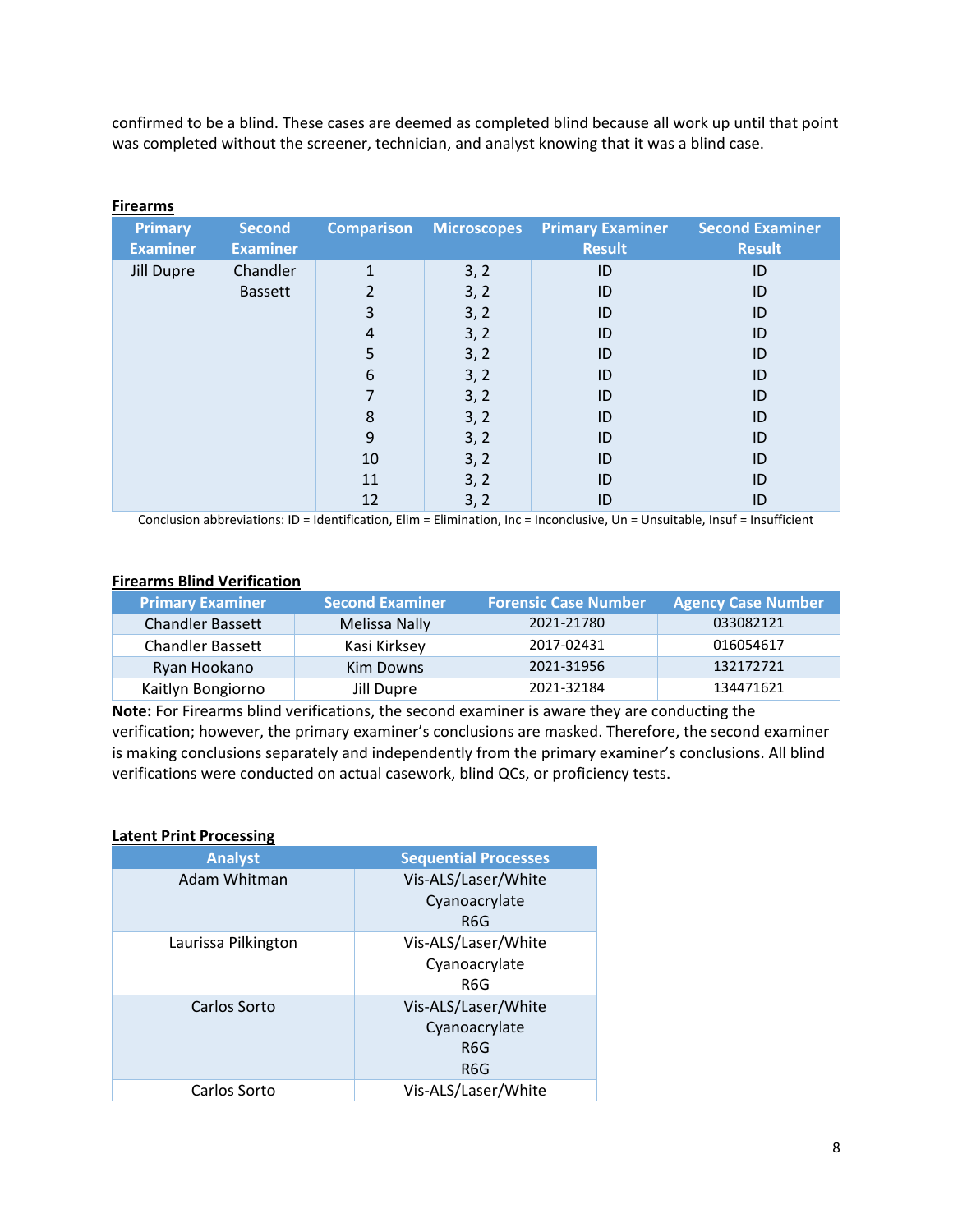|              | Cyanoacrylate<br>R <sub>6</sub> G                                                   |
|--------------|-------------------------------------------------------------------------------------|
| Carlos Sorto | Vis-ALS/Laser/White<br>Cyanoacrylate<br>R <sub>6</sub> G                            |
| Carlos Sorto | Vis-ALS/Laser/White<br>Cyanoacrylate<br>R <sub>6</sub> G                            |
| Carlos Sorto | Vis-ALS/Laser/White<br>Cyanoacrylate<br>R <sub>6</sub> G                            |
| Carlos Sorto | Vis-ALS/Laser/White<br>Cyanoacrylate<br>R <sub>6</sub> G<br>Powder                  |
| Carlos Sorto | Vis-ALS/Laser/White<br>Cyanoacrylate<br>R <sub>6</sub> G                            |
| Carlos Sorto | Vis-ALS/Laser/White<br>Cyanoacrylate<br>R <sub>6</sub> G                            |
| Carlos Sorto | Vis-ALS/Laser/White<br>Cyanoacrylate<br>R <sub>6</sub> G<br>Powder                  |
| Carlos Sorto | Vis-ALS/Laser/White<br>Cyanoacrylate<br>R6G<br>R6G                                  |
| Carlos Sorto | Vis-ALS/Laser/White<br>Cyanoacrylate<br><b>IND</b><br>Ninhydrin<br>R <sub>6</sub> G |

# **Latent Print Comparison**

| <b>Examiner</b>    | <b>Verifier</b>       | <b>Number of Blinds Completed</b> |
|--------------------|-----------------------|-----------------------------------|
| Starla Wyatt       | Shanaihi Patel        |                                   |
| Rebecca Green      | Shanaihi Patel        |                                   |
| <b>Vickie Paiz</b> | Shanaihi Patel        |                                   |
| Rebecca Green      | <b>Vickie Paiz</b>    |                                   |
| Starla Wyatt       | <b>Vickie Paiz</b>    |                                   |
| Julian Harley      | <b>Stacie Gardner</b> |                                   |
| Shanaihi Patel     | Rebecca Green         |                                   |
| Tracy Lipskoch     | Huyen Vu              |                                   |
| Huyen Vu           | <b>Vickie Paiz</b>    |                                   |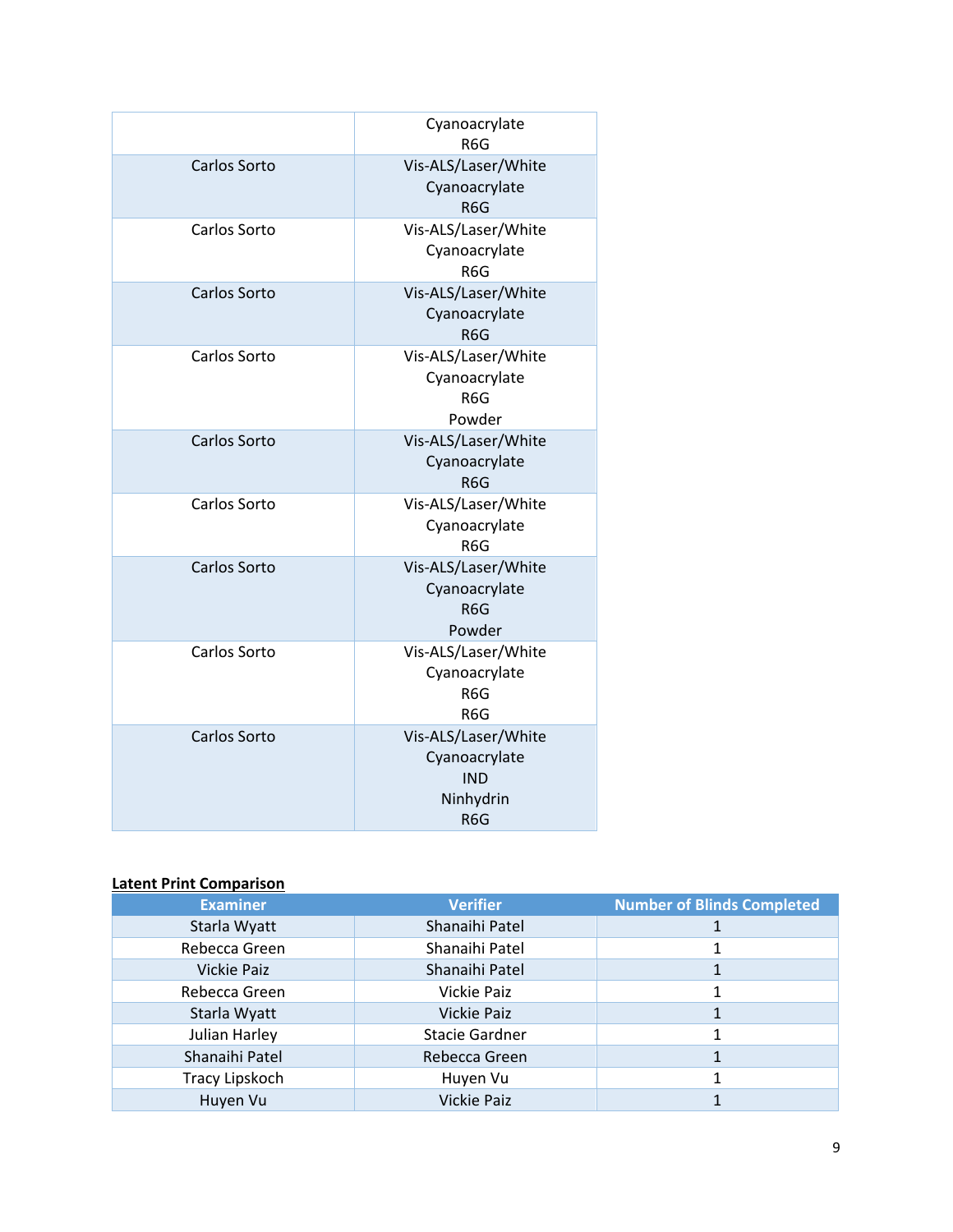## **Forensic Multimedia**

| <b>Analyst</b>  | <b>Forensic Software/ Hardware</b>                |
|-----------------|---------------------------------------------------|
| Spencer Ledesma | <b>Forensic Workstation DME14</b>                 |
|                 | <b>Quick Hash, 2.6.9.2</b>                        |
|                 | MediaInfo, 21.03                                  |
|                 | VLC media player, 3.0.16                          |
|                 | Amped FIVE, Build date 20210415, Revision 20532   |
|                 | Microsoft Photos, 2021.21090.10008.0              |
| Spencer Ledesma | <b>Forensic Workstation DME14</b>                 |
|                 | Quick Hash, 2.6.9.2                               |
|                 | MediaInfo, 21.03                                  |
|                 | VLC media player, 3.0.16                          |
|                 | Amped FIVE, Build date 2030132291, Revision 23195 |
|                 | Adobe Acrobat Pro DC, 2021.011.20039              |